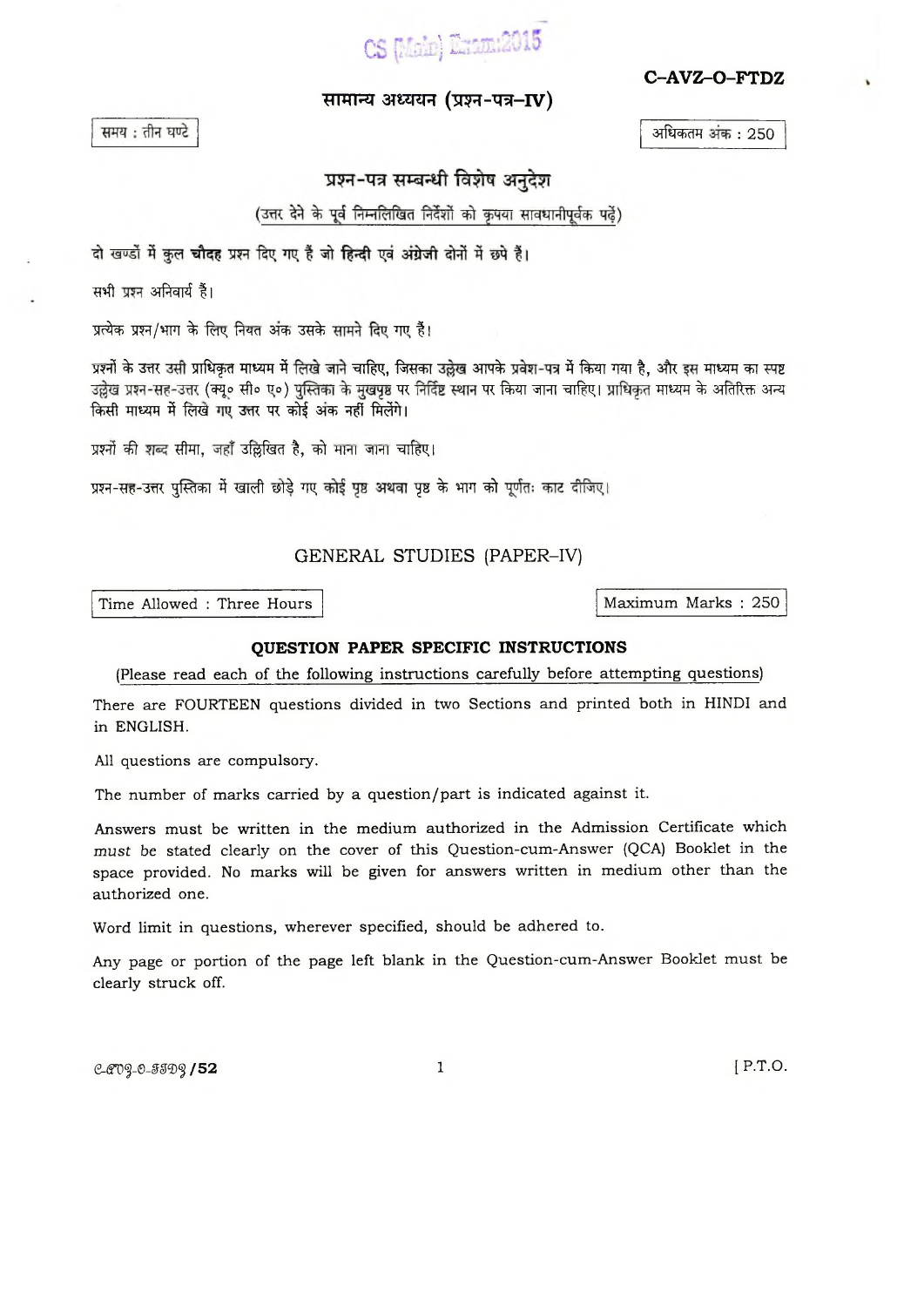∙ प्रश्नों के उत्तर बन्धनी में विनिर्दिष्ट शब्द सीमा से **ज्यादा न हों। उ**त्तर की विषय-वस्तु शब्द सीमा से अधिक महत्त्वपूर्ण है।

Answer questions in NOT MORE than the word limit specified for each in the parenthesis. Content of the answer is more important than its length.

## खण्ड-A / SECTION-A

1. (a) 'पर्यावरणीय नैतिकता' का क्या अर्थ हैं? इसका अध्ययन करना किस कारण महत्त्वपूर्ण है? पर्यावरणीय नैतिकता की दृष्टि से किसी एक पर्यावरणीय मुद्दे पर चर्चा कीजिए। (150 शब्द)

> What is meant by 'environmental ethics'? Why is it important to study? Discuss any one environmental issue from the viewpoint of environmental ethics. (150 words)

10

10

(b) निम्नलिखित के बीच विभेदन कीजिए (200 शब्द) :

Differentiate between the following (200 words) :

- $(t)$  विधि और नैतिकता Law and Ethics
- (ii) नैतिक प्रबंधन और नैतिकता का प्रबंधन Ethical management and Management of ethics
- (iii) भेदभाव और अधिमानी बरताव Discrimination and Preferential treatment
- $(iv)$  वैयक्तिक नैतिकता और संव्यावसायिक नैतिकता Personal ethics and Professional ethics
- 2. नैतिक विचारकों/दार्शनिकों के दो अवतरण दिए गए हैं। प्रकाश डालिए कि इनमें से प्रत्येक के, वर्तमान संदर्भ में, आपके लिए क्या मायने हैं:

Given are two quotations of moral thinkers/philosophers. For each of these, bring out what it means to you in the present context :

"कमज़ोर कभी माफ नहीं कर सकते; क्षमाशीलता तो ताकतवर का ही सहज गुण है।" (150 शब्द)  $(a)$ 

"The weak can never forgive; forgiveness is the attribute of the strong."  $(150 \text{ words})$  $10$ 

(b) "हम बच्चे को आसानी से माफ कर सकते हैं, जो अंधेरे से डरता है; जीवन की वास्तविक विडबना तो तब है जब मनुष्य प्रकाश से डरने लगते हैं।" (150 शब्द)

"We can easily forgive a child who is afraid of the dark; the real tragedy of life is when men are afraid of the light." (150 words) 10

C-COQ-0-35D9/52

 $\overline{\mathbf{v}}$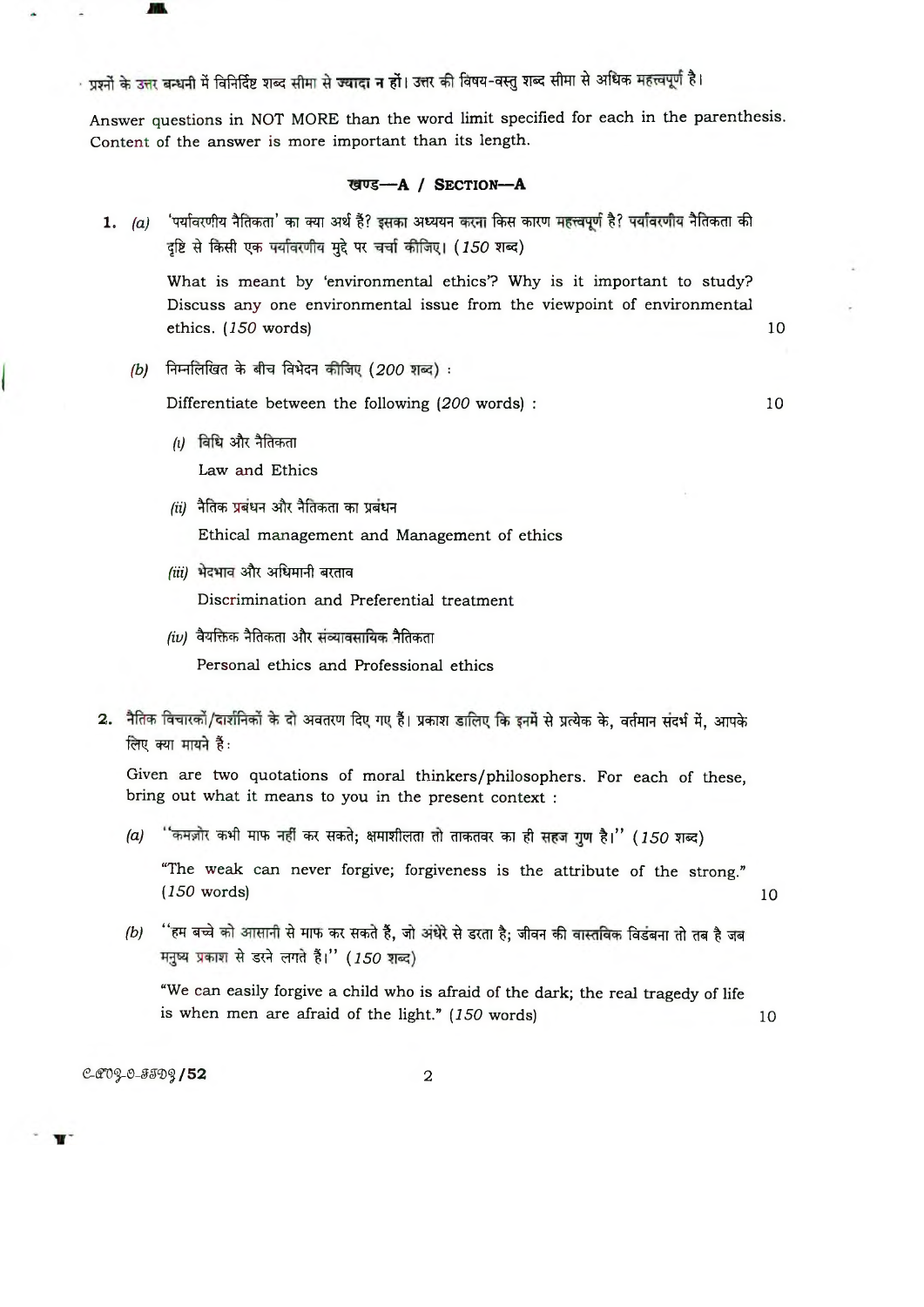3. (a) ''केवल कानून का अनुपालन ही काफ़ी नहीं है, लोक सेवक में, अपने कर्तव्यों के प्रभावी पालन करने के लिए, नैतिक मद्दों पर एक सविकसित संवेदन-शक्ति का होना भी आवश्यक है।'' क्या आप सहमत हैं? दो उदाहरणों की सहायता से स्पष्ट कीजिए, जहाँ *(i)* कृत्य नैतिकतः सही है, परंतु वैध रूप से सही नहीं है तथा *(ii)* कृत्य वैध रूप से **सही है, परंतु नैतिकतः सही नहीं है।** (150 शब्द)

> "A mere compliance with law is not enough, the public servant also has to have a well-developed sensibility to ethical issues for effective discharge of duties." Do you agree? Explain with the help of two examples, where *(i)* an act is ethically right, but not legally and *(ii)* an act is legally right, but not ethically. *(150* words) 10

*(b)* विश्वसनीयता और सहन-शक्ति के सद्गुण लोक सेवा में किस प्रकार प्रदर्शित होते हैं? उदाहरणों के साथ स्पष्ट  $\frac{1}{2}$  $\frac{150}{2}$  *शब्द)* 

How do the virtues of trustworthiness and fortitude get manifested in public service? Explain with examples. *(150* words) 10

4. (a) "सामाजिक मूल्य, आर्थिक मूल्यों की अपेक्षा अधिक महत्त्वपूर्ण हैं।"

राष्ट की समावेशी संवृद्धि के संदर्भ में उपरोक्त कथन पर उदाहरणों के साथ चर्चा कीजिए। (150 शब्द)

"Social values are more important than economic values."

Discuss the above statement with examples in the context of inclusive growth of a nation. *(150* words) 10

4. (a) "सामाजिक मूल्य, आर्थिक मूल्यों की अपेक्षा अधिक महत्वपूर्ण हैं।"<br>
राष्ट्र की समावेशी संबृद्धि के संदर्भ में उपरोक्त कथन पर उदाहरणों के साथ चर्चा कीजिए। (150 शब्द)<br>
"Social values are more important than economic va *(b)* हाल में हुई कुछ प्रगतियाँ, जैसे कि सूचना का अधिकार (आर० टी० आइ०) अधिनियम, मीडिया और न्यायिक सक्रियता इत्यादि, सरकार के कार्यों में पहले से अधिक पारदर्शिता और जवाबदेही लाने में सहायक साबित हो रही हैं। फिर भी, यह भी देखा जा रहा है कि कभी-कभार इन साधनों का दुरुपयोग किया जाता हैं। एक अन्य इस स्थिति का विस्तारपूर्वक विश्लेषण कीजिए और सुझाइए कि इस द्विभाजन का हल किस प्रकार निकाला जा सकता है। सुझाइए कि इन नकारात्मक प्रभावों को किस प्रकार न्यूनतमीकृत किया जा सकता है। (150 शब्द)

Some recent developments such as introduction of RTI Act, media and judicial activism, etc., are proving helpful in bringing about greater transparency and accountability in the functioning of the government. However, it is also being observed that at times the mechanisms are misused. Another negative effect is that the officers are now afraid to take prompt decisions.

Analyze this situation in detail and suggest how this dichotomy can be resolved. Suggest how these negative impacts can be minimized. *(1 50* words) 10

*£-(2T><\$-®-33cD<\$* /52 3 [ P.T.O.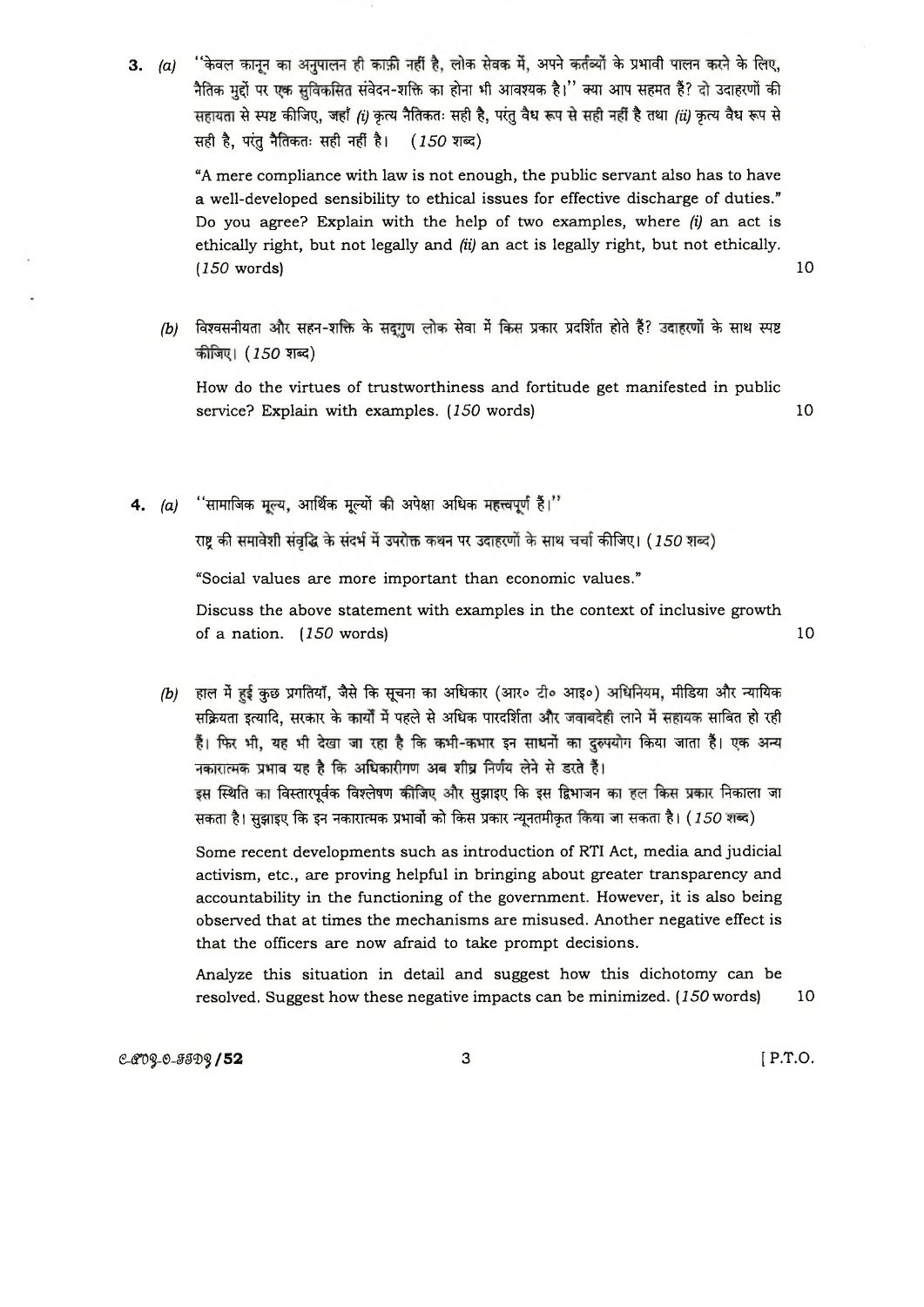- 5. लोक सेवकों की अपने कार्य के प्रति प्रदर्शित दो अलग-अलग प्रकारों की अभिवृत्तियों की पहचान अधिकारीतंत्रीय अभिवृत्ति और लोकतांत्रिक अभिवृत्ति के रूप में की गई है।
	- (क) इन दो पर्दो के बीच विभेदन कीजिए और उनके गुणो-अवगुणों को बताइए।

It.

(ख) अपने देश का तेजी से विकास की दृष्टि से बेहतर प्रशासन के निर्माण के लिए क्या दोनों में संतुलन स्थापित करना संभव है?

*(150* sra)

Two different kinds of attitudes exhibited by public servants towards their work have been identified as the bureaucratic attitude and the democratic attitude.

- *(a)* Distinguish between these two terms and write their merits and demerits,
- *(b)* Is it possible to balance the two to create a better administration for the faster development of our country?

*(150* words) 10

- **6.** आज हम देखते हैं कि आचार संहिताओं के निर्धारण, सतर्कता सेलों/आयोगों की स्थापना, आर० टी० आइ०, सक्रिय मीडिया और विधिक यांत्रिकत्वों के प्रबलन जैसे विभिन्न उपायों के बावजूद भ्रष्टाचारपूर्ण कर्म नियंत्रण के अधीन नहीं आ रहे हैं।
	- (क) इन उपार्यो की प्रभावशीलता का औचित्य बताते हुए मूल्यांकन कीजिए।
	- (ख) इस खतरे का मुकाबला करने के लिए और अधिक प्रभावी रणनीतियाँ सुझाइए।

*(150* शब्द)

Today we find that in spite of various measures like prescribing codes of conduct, setting up vigilence cells/commissions, RTI, active media and strengthening of legal mechanisms, corrupt practices are not coming under control.

*(a)* Evaluate the effectiveness of these measures with justifications.

*(b)* Suggest more effective strategies to tackle this menace.

*(150* words) 10

**7.** अन्तर्राष्ट्रीय स्तर पर, अधिकांश राष्ट्रों के बीच द्विपक्षीय संबंध, अन्य राष्ट्रों के हितों का सम्मान किए बिना स्वयं के राष्टीय हित की प्रोन्नति करने <mark>की</mark> नीति के द्वारा नियंत्रित होते हैं। इससे राष्टों के बीच द्वंद्व और तनाव उत्पन्न होते हैं। ऐसे तनावों के समाधान में नैतिक विचार किस प्रकार सहायक हो सकते हैं? विशिष्ट उदाहरणों के साथ चर्चा कीजिए। (150 शब्द)

आल हम देखते हैं कि आचार संहिताओं के निर्धारण, सतर्कता सेलों/आयोगों की स्थापना, आर० टी० आइ०, सप्री<br>सीडिया और विधिक यांत्रिकल्लों के प्रबलन जैसे विभिन्न उपायों के बावजूद भ्रष्टाचारपूर्ण कर्म नियंत्रण के अधीन नहीं<br>रहे हैं।<br> At the international level, the bilateral relations between most nations are governed on the policy of promoting one's own national interest without any regard for the interest of other nations. This leads to conflicts and tensions between the nations. How can ethical consideration help resolve such tensions? Discuss with specific examples. *(150* words) 10

 $C-C$  $CQ$ - $CQ$ - $FQQ$  / 52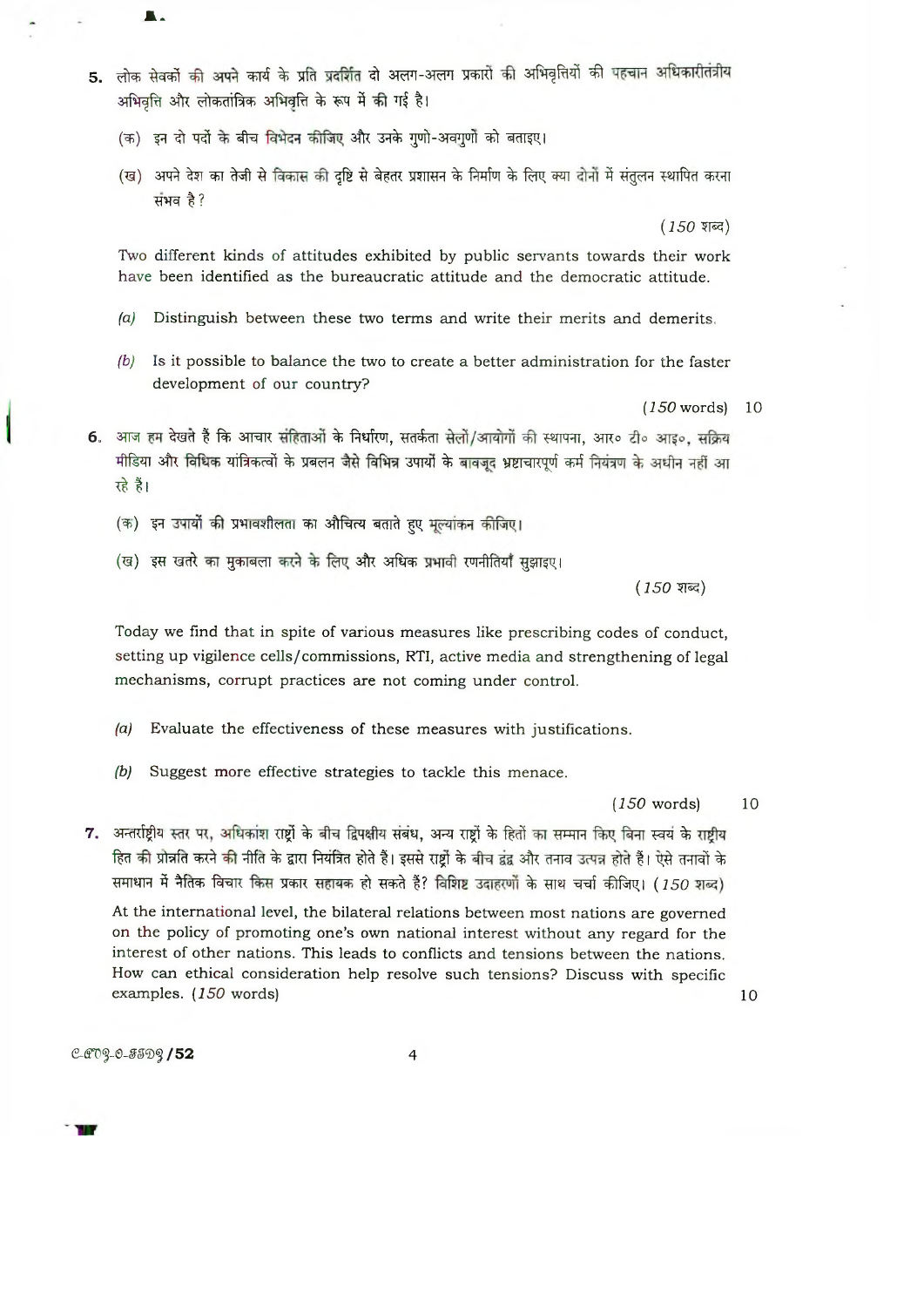8. लोक सेवकों के समक्ष 'हित संघर्ष (कन्फ्लिक्ट ऑफ इन्टरेस्ट)' के मुद्दों का आ जाना संभव होता है। आप 'हित संघर्ष' पद से क्या समझते हैं और यह लोक सेवकों के द्वारा निर्णयन में किस प्रकार अभिव्यक्त होता है? यदि आपके सामने हित संघर्ष की स्थिति पैदा हो जाय, तो आप उसका हल किस प्रकार निकालेंगे? उदाहरणों के साथ स्पष्ट कीजिए। (150 शब्द)

Public servants are likely to confront with the issues of 'Conflict of Interest'. What do you understand by the term 'Conflict of Interest' and how does it manifest in the decision making by public servants? If faced with the conflict of interest situation, how would you resolve it? Explain with the help of examples. (150 words)

## खण्ड-B / SECTION-B

9. एक निजी कंपनी अपनी दक्षता, पारदर्शिता और कर्मचारी कल्याण के लिए विख्यात हैं। यद्यपि कंपनी का मालिक एक निजी व्यक्ति है, तथापि उसका एक सहकारिता वाला आचरण है जहाँ कर्मचारी स्वामित्व की भावना रखते हैं। कंपनी में लगभग 700 कार्मिक नियुक्त हैं और उन्होंने स्वेच्छापूर्वक संघ न बनाने का निर्णय लिया है।

अचानक एक दिन सुबह एक राजनीतिक पार्टी के 40 आदमी ज़बरदस्ती फैक्टी में घुस आए और फैक्टी में नौकरी माँगने लगे। उन्होंने प्रबंधन और कर्मचारियों को धमकियाँ और गालियाँ भी दीं। कर्मचारियों का मनोबल गिरा। यह स्पष्ट था कि जो लोग जबरदस्ती घुस आए थे, वे कंपनी के वेतन-पत्रक में होना चाहते थे और साथ ही साथ पार्टी के स्वयंसेवक/सदस्य बने रहना चाहते थे।

कपनी ईमानदारी के उच्च मानकों को बनाए रखती है और सिविल प्रशासन, जिसमें कानून प्रवर्तन अभिकरण भी शामिल है, का कोई अनुग्रह नहीं करती। इस प्रकार के प्रसंग सार्वजनिक क्षेत्रक में भी घटते हैं।

- (क) मान लीजिए कि आप कंपनी के मुख्य कार्यकारी अधिकारी (सी० ई० ओ०) हैं। आप उपद्रवी भीड़ के गेट के अंदर जबरन घुस आने और कंपनी परिसर के भीतर धरना देने की तारीख को प्रचंड स्थिति के निष्प्रभावन के लिए क्या करेंगे?
- (ख) इस मामले में चर्चित मुद्दे का दीर्घकालीन समाधान क्या हो सकता है?
- (ग) प्रत्येक समाधान/कार्रवाई का, जिसको आप सुझाएँगे, आप पर (सी० ई० ओ० के तौर पर), कर्मचारियों पर और कर्मचारियों के निष्पादन पर सकारात्मक और नकारात्मक प्रभाव पडेगा। अपने द्वारा सुझाई गई कार्रवाइयों में से प्रत्येक के परिणामों का विश्लेषण कीजिए।  $(250 \; \text{Mg})$

A private company is known for its efficiency, transparency and employee welfare. The company though owned by a private individual has a cooperative character where employees feel a sense of ownership. The company employs nearly 700 personnel and they have voluntarily decided not to form a union.

One day suddenly in the morning, about 40 men belonging to a political party gatecrashed into the factory demanding jobs in the factory. They threatened the management and employees, and also used foul language. The employees feel demoralized. It was clear that those people who gate-crashed wanted to be on the payroll of the company as well as continue as the volunteers/members of the party.

C-COQ-O-FIDQ / 52

 $[$  P.T.O.

10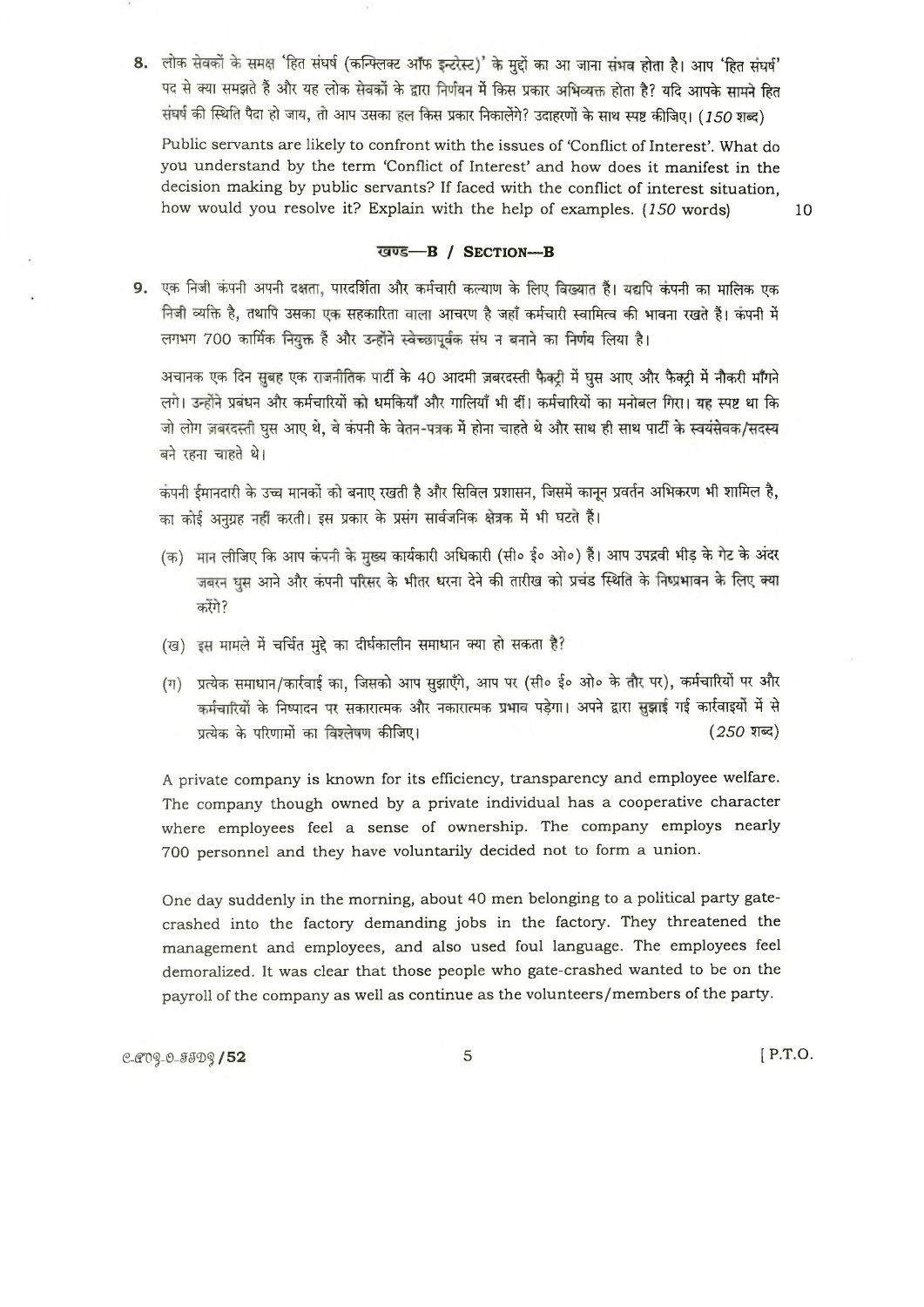The company maintains high standards in integrity and does not extend favours to civil administration that also includes law enforcement agency. Such incidents occur in public sector also.

- *(a)* Assume you are the CEO of the company. What would you do to diffuse the volatile situation on the date of gate-crashing with the violent mob sitting inside the company premises?
- *(b)* What could be the long-term solution to the issue discussed in the case?
- *(c)* Every solution/action that you suggest will have a positive and a negative impact on you (as CEO), the employees and the performance of the employees. Analyze the consequences of each of your suggested actions.

*(250* words) 20

- 10. <sup>"</sup> आप एक पंचायत के सरपंच हैं। आपके क्षेत्र में सरकार द्वारा चलाया जा रहा एक प्राइमरी स्कूल है। स्कूल में उपस्थित होने वाले बच्चों को दिवस-मध्य भोजन (मिड-डे मील) दिया जाता है। हेडमास्टर ने अब भोजन तैयार करने के लिए एक नया रसोइया नियुक्त कर दिया है। परंतु जब यह पता चला कि रसोइया दलित समुदाय का है, उच्च जातियों के बच्चों में से लगभग आधों को उनके माँ-बाप भोजन करने की इजाज़त नहीं देते हैं। फलस्वरूप स्कूल में बच्चों की उपस्थिति तेज़ी से घट गई। इसके परिणामस्वरूप दिवस-मध्य भोजन की योजना को समाप्त करने और उसके बाद अध्यापन स्टाफ को हटाने और बाद में स्कूल को बंद कर देने की संभावना पैदा हो गई।
	- (क) इस संघर्ष पर काबू पाने और सही एवं सुखद वातावरण बनाने की कुछ साध्य रणनीतियों पर चर्चा कीजिए।
	- (ख) ऐसे परिवर्तनों को स्वीकार करने के लिए सकारात्मक सामाजिक सुखद वातावरण बनाने हेतु विभिन्न सामाजिक खंडों और अभिकरणों के क्या कर्तव्य होने चाहिए?

 $(250 \;$ *शब्द*)

anch बच्चों को दिवस-मध्य भोजन (मिड-डै मील) दिया जाता है। हेडमास्टर ने अस भोजन तैयार करने के लिए एक<br> **weillers निदुक्त कर दिया है। परंतु जब यह पता चला कि तसोड़या दलित समुद्राय का है, उच्च जातियों के बच्चों में अन<br>
लगान आयो** You are the Sarpanch of a Panchayat. There is a primary school run by the government in your area. Midday meals are provided to the children attending the school. The Headmaster has now appointed a new cook in the school to prepare the meals. However, when it is found that the cook is from Dalit community, almost half of the children belonging to higher castes are not allowed to take meals by their parents. Consequently the attendance in the school falls sharply. This could result in the possibility of discontinuation of midday meal scheme, thereafter of teaching staff and subsequent closing down the school.

- *(a)* Discuss some feasible strategies to overcome the conflict and to create right ambience.
- *(b)* What should be the responsibilities of different social segments and agencies to create positive social ambience for accepting such changes?

*(250* words) 20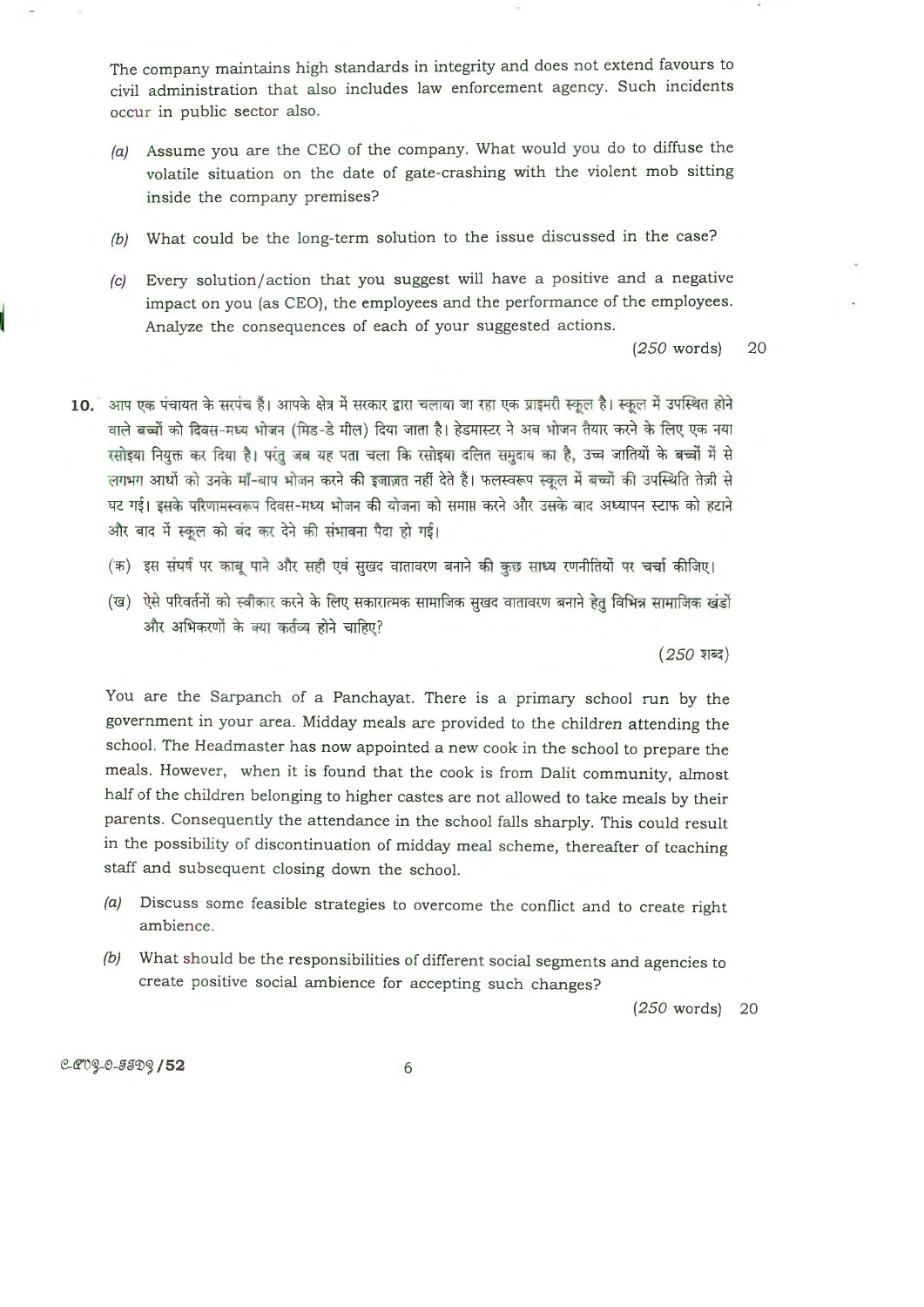11. एक प्रमुख भेषजिक कंपनी की अनुसंधान एवं विकास प्रयोगशाला में कार्यरत एक वैज्ञानिक ने खोजा कि कंपनी की सर्वाधिक बिक्री होने वाली पशुचिकित्सकीय दवाइयों में से एक दवाई *B* में वर्तमान में असाध्य लिवर रोग, जो जनजातीय क्षेत्रों में फैला हुआ है, का इलाज करने की संभाव्यता है। परंतु मानवों के लिए उपयक्त रूपांतर का विकास करने के लिए बहुत अनुसंधान और विकास की ज़रूरत थी, जिसमें 50 करोड़ रुपए तक का खर्च आ सकता था। इसकी संभावना कम थी कि कंपनी अपनी लागत को वसूल कर पाएगी क्योंकि रोग केवल निर्धनताग्रस्त क्षेत्र में फैला हआ था, जिसका बाज़ार बहुत थोड़ा था।

यदि आप सी $\circ$  ई $\circ$  ओ $\circ$  होते. तो—

,

- (क) जिन विभिन्न कार्रवाइयों को आप कर सकते थे, उनकी पहचान कीजिए:
- (ख) अपनी प्रत्येक कार्रवाई के पक्ष-विपक्ष का मूल्यांकन कीजिए।

*(250* शब्द)

One of the scientists working in the R & D laboratory of a major pharmaceutical company discovers that one of the company's best selling veterinary drugs, *B* has the potential to cure a currently incurable liver disease that is prevalent in tribal areas. However, developing a variant of the drug suitable for human beings entailed a lot of research and development having a huge expenditure to the extent of  $\bar{\zeta}$  50 crores. It was unlikely that the company would recover the costs as the disease was rampant only in poverty-stricken area having very little market otherwise.

If you were the CEO, then—

- *(a)* identify the various actions that you could take;
- *(b)* evaluate the pros and cons of each of your actions.

*(250* words) 20

the potentant to cure a currenty interaction liver usease that is prevailer.<br>
areas. However, developing a variant of the drug suitable for human beings<br>
a lot of research and development having a huge expenditure to the<br> 12. एक आपदा-प्रवण राज्य है, जिसमें अक्सर भूस्खलन, दावानल, मेघ विस्फोट, आकस्मिक बाढ़ और भूकंप आदि आते रहते हैं। इनमें से कुछ मौसमी हैं और अक्सर अननुमेय हैं। आपदा का परिमाण हमेशा अप्रत्याशित होता है। एक मौसम के दौरान, एक मेघ विस्फोट के कारण विनाशकारी बाढ़ और भूस्खलन हुए जिनसे अत्यधिक दुर्घटनाएँ हुईं। सड़कों, पुलों और विद्युत उत्पादी यूनिटों जैसी बुनियादी संरचना को बृहत् क्षति पहुँची। इसके फलस्वरूप 100000 से ज्यादा तीर्थयात्री, पर्यटक और अन्य स्थानीय निवासी विभिन्न मार्गों और स्थानों पर फँस गए। जिम्मेदारी के आपके क्षेत्र में फँसे हुए लोगों में वरिष्ठ नागरिक, अस्पतालों में मरीज, महिलाएँ और बच्चे, पदयात्री, पर्यटक, शासक पार्टी के प्रादेशिक अध्यक्ष अपने परिवार सहित, पड़ोसी राज्य के अतिरिक्त मुख्य सचिव और जेल में कैदी शामिल थे।

राज्य के एक सिविल सेवा अधिकारी के तौर पर आपका आदेश क्या होगा जिसमें आप इन लोगों को बचाएँगे और क्यों? अपने उत्तर के पक्ष में तर्क दीजिए। (200 शब्द)

There is a disaster-prone State having frequent landslides, forest fires, cloudbursts, flash floods and earthquakes, etc. Some of these are seasonal and often unpredictable. The magnitude of the disaster is always unanticipated. During one of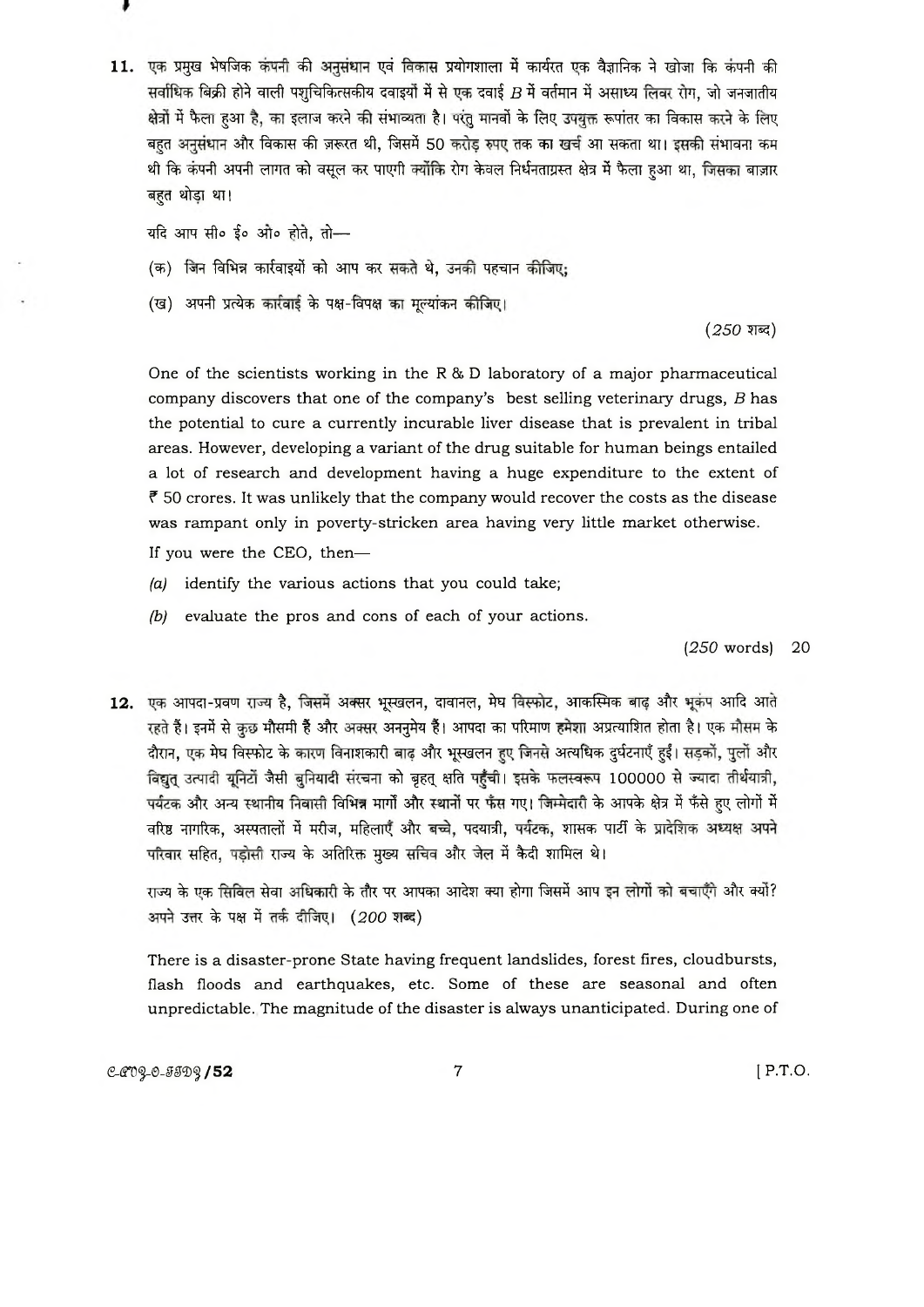the seasons, a cloudburst caused devastating floods and landslides leading to high casualties. There was major damage to infrastructure like roads, bridges and power generating units. This led to more than 100000 pilgrims, tourists and other locals trapped across different routes and locations. The people trapped in your area of responsibility included senior citizens, patients in hospitals, women and children, hikers, tourists, ruling party's regional president along with his family, additional chief secretary of the neighbouring State and prisoners in jail.

As a civil services officer of the State, what would be the order in which you would rescue these people and why? Give justifications.  $(200 \text{ words})$ 

13. आप एक विशेष विभाग में ज़िला प्रशासन के शीर्षाधिकारी हैं। आपका वरिष्ठ अधिकारी आपको राज्य मुख्यालय से फोन करता है और आपको कहता है कि रामपुर गाँव में एक भूखंड पर स्कूल के लिए एक भवन का निर्माण किया जाना है। दौरे की समयावली बना दी जाती है जिसके दौरान वह मुख्य इंजीनियर और वरिष्ठ वास्तुकार के साथ स्थल का दौरा करेगा। वह चाहता है कि आप उससे संबंधित सभी कागज़ातों की जाँच कर लें और सुनिश्चित कर लें कि दौरे की व्यवस्था उचित रूप से की गई है। आप उस फाइल को जाँचते हैं, जो आपके विभाग में कार्यभार संभालने से पूर्व की है। भूखंड को स्थानीय पंचायत से, नाममात्र की लागत पर, उपार्जित किया गया था और कागज़ात दर्शाते हैं कि जिन तीन प्राधिकारियों को भूखंड की उपयुक्तता का प्रमाणपत्र देना होता है, उनमें से दो के दिए हुए अनुमति प्रमाणपत्र उपलब्ध हैं। वास्तुविद् का कोई प्रमाणपत्र फाइल में उपलब्ध नहीं है। आप जैसा कि फाइल पर कहा गया है कि सब कुछ ठीक हालत में है, यह सुनिश्चित करने के लिए रामपुर जाने का निर्णय ले लेते हैं। जब आप रामपुर जाते हैं तब आप देखते हैं कि उल्लेख के अधीन भूखंड ठाकुरगढ़ किले का एक भाग है और कि दीवारें, परकोटे आदि उसके आर-पार बिछे हुए हैं। किला मुख्य गाँव से काफी दूर है, इसलिए वहाँ पर स्कूल, बच्चों के लिए गंभीर असुविधा होगा, परंतु गाँव के नज़दीक के क्षेत्र के विस्तार का एक बड़े आवासीय परिसर में परिवर्तित होने की संभावना है। किले में वर्तमान भूखंड पर विकास प्रभार अत्यधिक होंगे और विरासत स्थल के प्रश्न की ओर ध्यान नहीं दिया गया है। परंतु भूखंड के अधिग्रहण के समय सरपंच आपके पूर्वाधिकारी का एक रिश्तेदार था। समस्त कार्य-संपादन कुछ निहित स्वार्थ के साथ किया गया प्रतीत होता है।

(क) सरोकार रखने वाले पक्षों के संभावित निहित स्वार्थों की सूची बनाइए।

- (ख) आपको उपलब्ध कार्रवाई के कुछ विकल्प नीचे दिए गए हैं। प्रत्येक विकल्प के गुणों-अवगुणों पर चर्चा कीजिए :
	- (i) आप वरिष्ठ अधिकारी के दौरे की प्रतीक्षा कर सकते हैं और उसको निर्णय करने देते हैं।
	- (ii) आप लिखित रूप में या फोन पर उसकी सलाह लें सकते हैं।
	- (iii) आप अपने पूर्वाधिकारी/सहकर्मियों से परामर्श कर सकते हैं और उसके बाद क्या करना है, इस बात का फैसला कर सकते हैं।
	- (iv) आप मालूम कर सकते हैं कि क्या एवज़ में कोई दूसरा भूखंड प्राप्त किया जा सकता है और फिर एक सर्वसमावेशी लिखित रिपोर्ट भेज सकते हैं।

क्या आप कोई अन्य विकल्प उचित तर्कों के साथ सुझा सकते हैं?

 $(250 \,\mathrm{Mpc})$ 

20

C-COQ-O-FJD9 / 52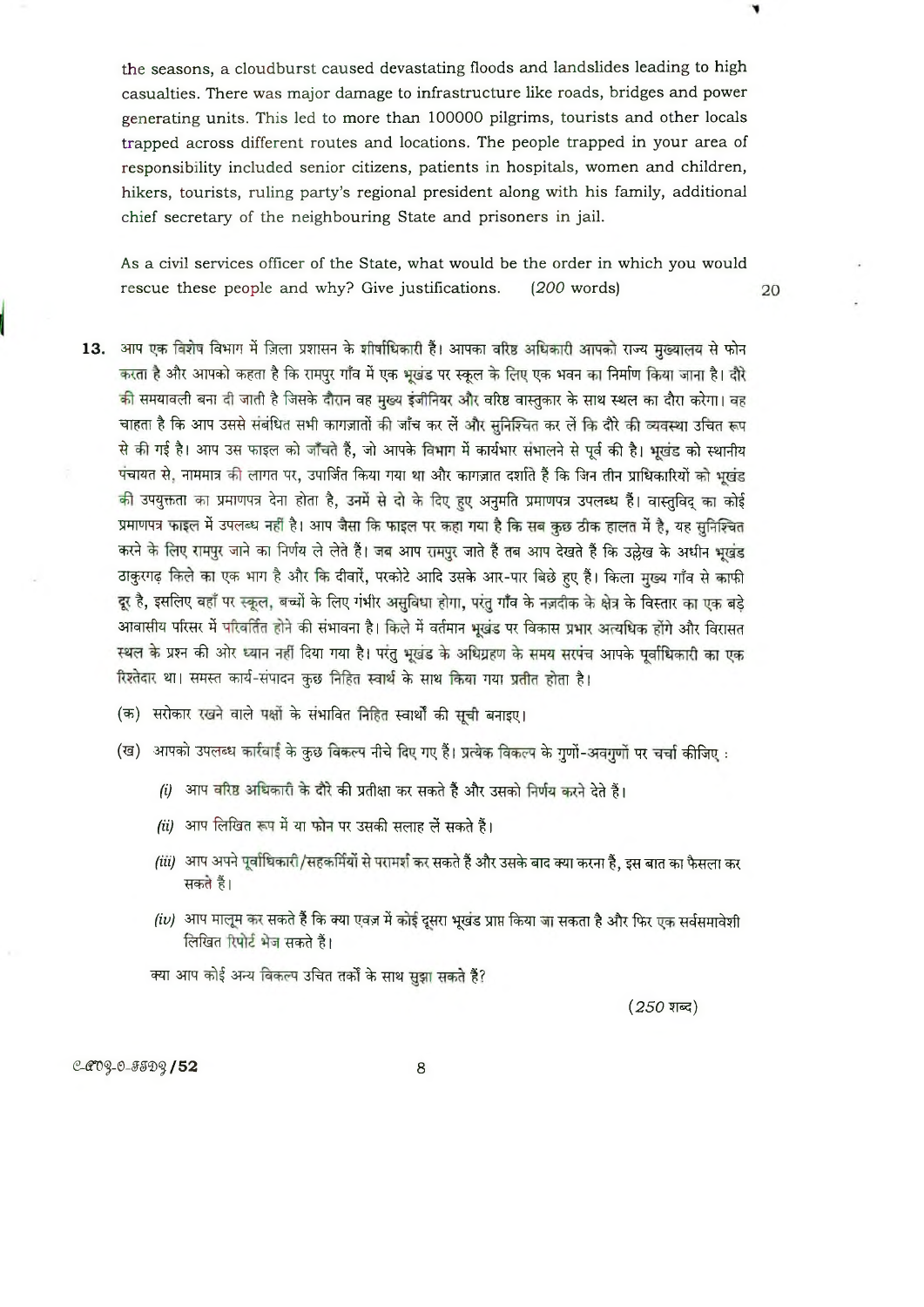has potential to expand into a larger residential area. The development chieve existing plot, at the fort, will be very high and the question of heritage not been addressed. Moreover, the Sarpanch, at the time of acquisiti You are heading a district administration in a particular department. Your senior officer calls you from the State Headquarters and tells you that a plot in Rampur village is to have a building constructed on it for a school. A visit is scheduled during which he will visit the site along with the chief engineer and the senior architect. He wants you to check out all the papers relating to it and to ensure that the visit is properly arranged. You examine the file which relates to the period before you joined the department. The land was acquired from the local Panchayat at a nominal cost and the papers show that clearance certificates are available from the two of the three authorities who have to certify the site's suitability. There is no certification by the architect available on file. You decide to visit Rampur to ensure that all is in order as stated on file. When you visit Rampur, you find that the plot under reference is part of Thakurgarh Fort and that the walls, ramparts, etc., are running across it. The fort is well away from the main village, therefore a school here will be a serious inconvenience for the children. However, the area near the village has potential to expand into a larger residential area. The development charges on the existing plot, at the fort, will be very high and the question of heritage site has not been addressed. Moreover, the Sarpanch, at the time of acquisition of the land, was a relative of your predecessor. The whole transaction appears to have been done with some vested interest.

- *(a)* List the likely vested interests of the concerned parties.
- *(b)* Some of the options for action available to you are listed below. Discuss the merits and demerits of each of the options :
	- *(i)* You can await the visit of the superior officer and let him take a decision.
	- *(ii)* You can seek his advice in writing or on phone.
	- *(iii)* You can consult your predecessor/colleagues, etc., and then decide what to do.
	- *(iv)* You can find out if any alternate plot can be got in exchange and then send a comprehensive written report.

Can you suggest any other option with proper justification?

*(250* words) 25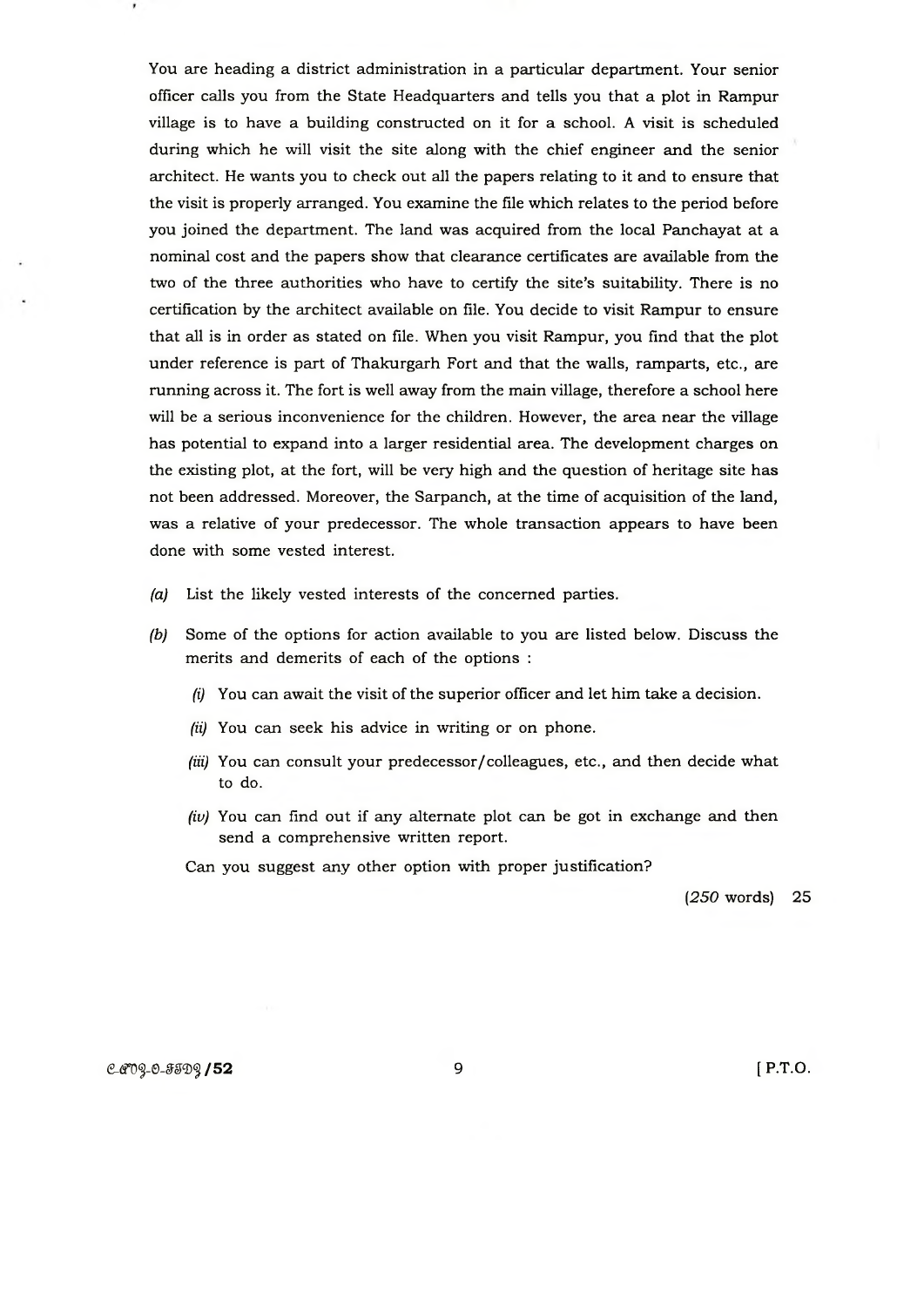14. हाल में आपको एक ज़िले के ज़िला विकास अधिकारी के तौर पर नियुक्त किया गया है। उसके बाद जल्दी ही आपने पाया कि आपके ज़िले के ग्रामीण इलाकों में लड़कियों को स्कूल भेजने के मुद्दे पर काफ़ी तनाव है।

गाँव के बड़े महसूस करते हैं कि अनेक समस्याएँ पैदा हो गई हैं क्योंकि लड़कियों को पढ़ाया जा रहा है और वे घर के सरक्षित वातावरण के बाहर कदम रख रही हैं। उनका विचार यह है कि लड़कियों की न्यूनतम शिक्षा के साथ जल्दी से शादी कर दी जानी चाहिए। शिक्षा के बाद लड़कियाँ नौकरी के लिए भी स्पर्द्धा कर रही हैं, जो परंपरा से लड़कों का अनन्य क्षेत्र रहा है, और पुरुषों में बेरोजगारी में वृद्धि कर रही हैं।

युवा पीढ़ी महसूस करती है कि वर्तमान युग में, लड़कियों को शिक्षा और रोज़गार तथा जीवन-निर्वाह के अन्य साधनों के समान अवसर प्राप्त होने चाहिए। समस्त इलाका वयोवृद्धों और युवाओं के बीच तथा उससे आगे दोनों पीढ़ियों में स्त्री-पुरुषो के बीच विभाजित है। आपको पता चलता है कि पंचायत या अन्य स्थानीय निकायों में या व्यस्त चौराहों पर भी, इस मुद्दे पर गरमागरम बाद-विबाद हो रहा है।

एक दिन आपको सूचना मिलती है कि एक अप्रिय घटना हुई है। कुछ लड़कियों के साथ छेड़खानी की गई जब वे स्कूलों के रास्ते में थीं। इस घटना के फलस्वरूप कई सामाजिक समूहों के बीच झगड़े हुए और कानून तथा व्यवस्था की समस्या पैदा हो गई। गरमागरम वाद-विवाद के बाद बड़े-बूढ़ों ने लड़कियों को स्कूल जाने की अनुमति न देने और जो परिवार उनके हक्म का पालन नहीं करते हैं, ऐसे सभी परिवारों का सामाजिक बहिष्कार करने का संयुक्त निर्णय ले लिया।

- (क) लड़कियों की शिक्षा में व्यवधान डाले बिना, लड़कियों की सुरक्षा को सुरक्षित करने के लिए आप क्या कदम उठाएँगे?
- (ख) पीढ़ियों के बीच संबंधों में समरसता सुनिश्चित करने के लिए आप गाँव के वयोवृद्धों की पितृतंत्रात्मक अभिवृत्ति का किस प्रकार प्रबंधन का और ढालने का कार्य करेंगे?

 $(250 \; \text{Mpc})$ 

You are recently posted as district development officer of a district. Shortly thereafter you found that there is considerable tension in the rural areas of your district on the issue of sending girls to schools.

The elders of the village feel that many problems have come up because girls are being educated and they are stepping out of the safe environment of the household. They are of the view that the girls should be quickly married off with minimum education. The girls are also competing for jobs after education, which have traditionally remained in boys' exclusive domain, adding to unemployment amongst male population.

The younger generation feels that in the present era, girls should have equal opportunities for education and employment, and other means of livelihood. The entire locality is divided between the elders and the younger lot and further sub-divided between sexes in both generations. You come to know that in Panchayat or in other local bodies or even in busy crossroads, the issue is being acrimoniously debated.